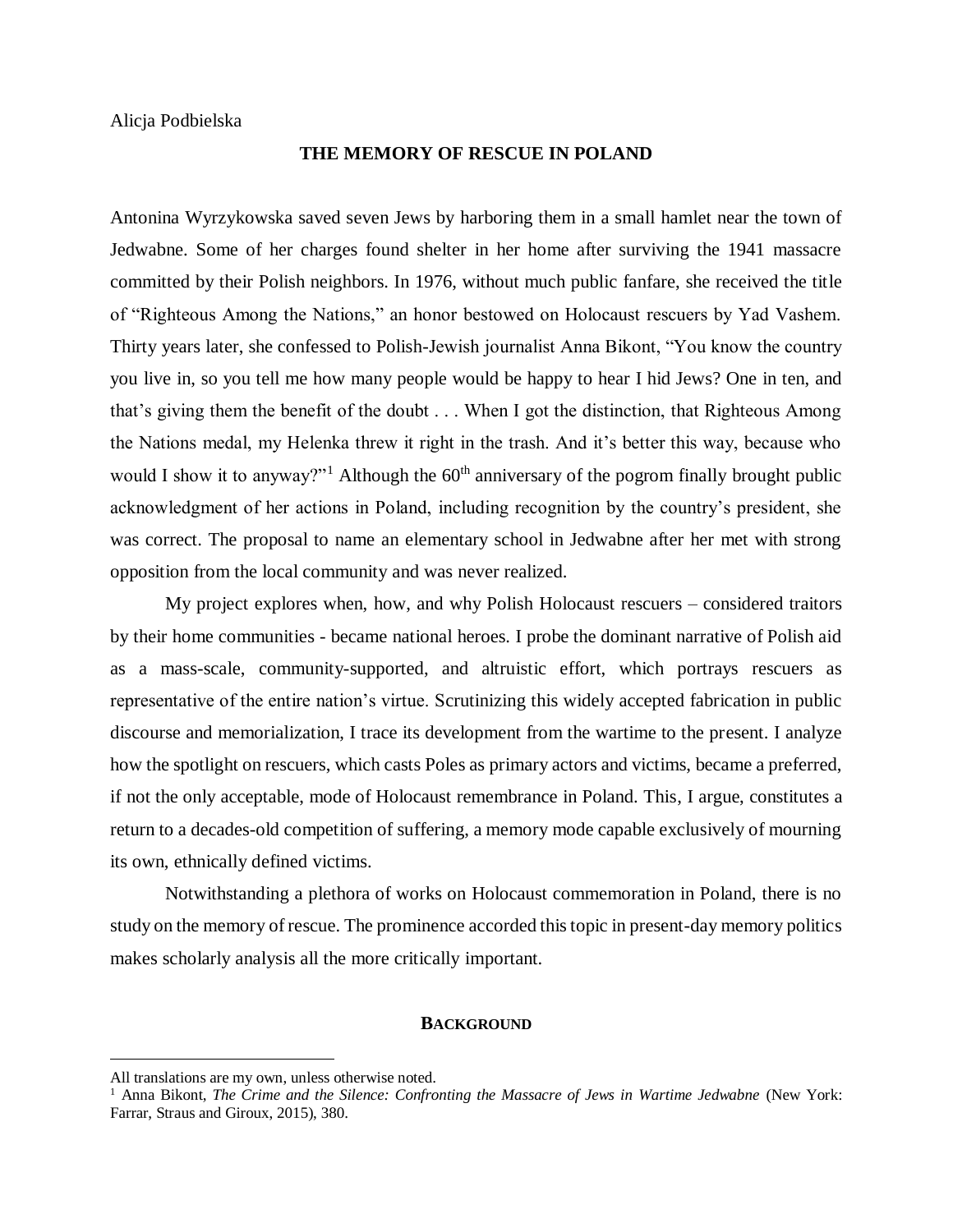# Rescuers' Fear

 $\overline{a}$ 

The Polish memory of rescue has been marked by paradox. A decade after the war, Michał Borwicz, one of the founders of the Jewish Historical Commission, revealed some unanticipated consequences of publishing documents in 1945 about the destruction of Cracow Jews, including information about Polish helpers.<sup>2</sup> The commission received visits from reproachful rescuers shortly thereafter. Making their names and "crimes" public, they complained, exposed them to revenge by their neighbors. Some Jewish survivors came to protest on behalf of their rescuers. Others forbade publishing their benefactors' names in the future or even their testimonies altogether because their helpers' identity could be deduced from details such as a town or village name. In a collection of testimonies of rescued Jewish children, published in 1947, many rescuers were identified by initials only. "I don't know if anyone outside of Poland will comprehend," commented the volume editor, Maria Hochberg-Dobrzańska, "that saving the life of a hunted, helpless child can bring shame and disgrace on someone and get him in trouble."<sup>3</sup>

During the war, rescuers hid their actions from their neighbors, friends, even family members, and lived in constant fear of denunciation. After liberation, they faced ostracism and violence. "Two weeks ago, a band of native fascists broke into my house, smashed everything to pieces and beat and kicked me and cut my wife's and daughters' hair, shouting 'that's for the Jewish child,'"<sup>4</sup> reported Stanisław Chęc, a rescuer of a Jewish infant, in a letter to the Central Committee of Jews in Poland (CKŻP) in April 1947. Their neighbors' hostility spurred many rescuers to leave their hometowns or even country. Antonina Wyrzykowska, robbed and brutally beaten, fled Poland illegally with the Jews she sheltered and found herself in a refugee camp in Austria. Later, she divided her time between Poland and the United States, but never returned to her home village.

The widespread myth of Jews' fabulous wealth, particularly in conditions of postwar poverty, might have made rescuers the victims of their neighbors' envy and greed. But the word "revenge," used by fearful rescuers, illuminates how the act of help was perceived by their communities. Social norms valuing the safety of the collective over the individual encouraged denunciation over rescue. According to right-wing nationalistic propaganda as well as Catholic

<sup>2</sup> Michał Borwicz, "List do redakcji," [Letter to the Editor] *Kultura* 11 (1957): 47.

<sup>3</sup> Maria Hochberg-Mariańska and Noe Grüss, ed. *Dzieci oskarżają* [The Children Accuse] (Kraków-Łódź-Warszawa, 1947), xxxii.

<sup>&</sup>lt;sup>4</sup> The Archive of the Jewish Historical Institute in Warsaw (AŻIH), the Central Committee of Jews in Poland

<sup>(</sup>CKŻP), Social Welfare Department, 303/VIII/223. Letter of Stanisław Chęc. Chęc and his family were recognized by Yad Vashem in 1989.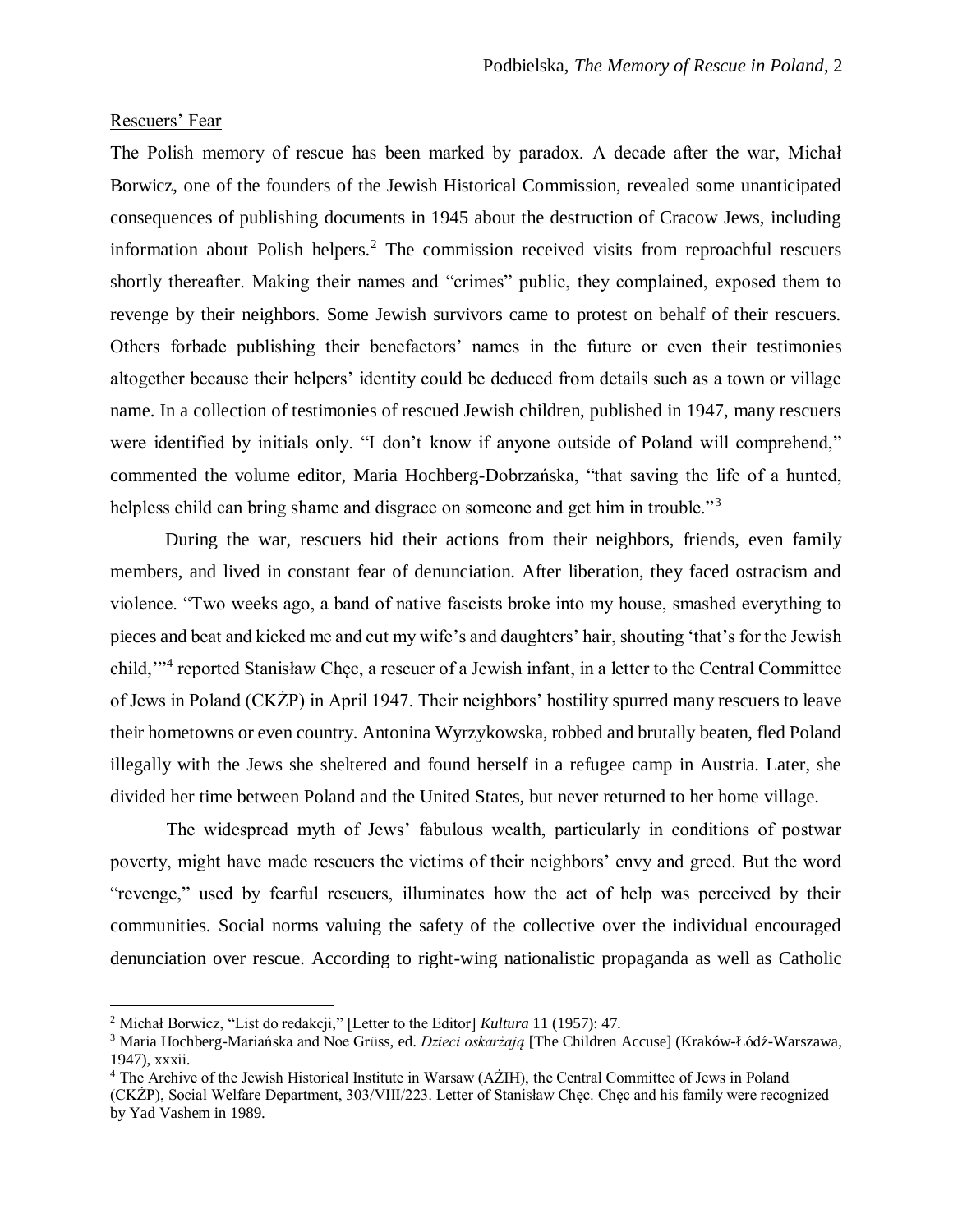Church teaching, Jews were enemies of Poland and Christianity, intruders to be extirpated from the country. Helping Jews endangered the community and hindered the project of the Polish nationstate. Rescuers were seen as betraying their communal, patriotic, and religious obligations. "Aren't you, a Catholic, ashamed to have sheltered a Jew?"<sup>5</sup> anti-communist partisans rhetorically asked a rescuer in October 1945. As historian Jan Gross put it, "the future Righteous wartime behavior broke the socially approved norm."<sup>6</sup> By being different, they posed a threat to the community. And as they did not share the co-conspirator bonds forged by crimes or passivity, they could bear witness and thus had to be terrorized into secrecy.

# Helping Poles

 $\overline{a}$ 

While many helpers instructed the survivors to keep silent, others contacted Jewish institutions to identify themselves as rescuers. In an ironic reversal of wartime roles, they asked for assistance. Jewish organizations tried to meet their needs, despite limited funds and the enormous task of caring for the surviving remnant of Polish Jewry. In December 1946, a local CKŻP chapter in Katowice requested foodstuffs and clothing from Warsaw to distribute to indigent rescuers for Christmas.<sup>7</sup> The number of requests led to the establishment of the Commission to Aid Poles (*Komisja Pomocy Polakom*). The Commission extended financial and material help (usually accompanied by a thank you letter), and provided legal assistance.

Most supplicants explained their dire circumstances, some with embarrassment. "If it were not for my material situation today, poverty really, I would never have sought reward for the help offered to Jews in the time of their tragedy,"<sup>8</sup> stressed Józefa Feluś. Some applicants, however, demanded "reimbursement" (*ekwiwalent*), "damages" (*odszkodowanie*), or "remuneration" (*wynagrodzenie*). They emphasized the incurred costs and referred to unfulfilled promises of payments made by the Jews they helped. "While staying with me, they wrote declarations . . . that they will finance my children's education and pay me \$400 a head,"<sup>9</sup> complained Roman Dąbrowski, a rescuer of six. "We know very well that for similar actions other citizens received millions,"<sup>10</sup> stressed two farmers from the village of Świków. Because the father of the children

<sup>5</sup> AŻIH, Holocaust Survivor Testimonies, 301/215. Testimony of Efraim Wajnsztajn.

<sup>6</sup> Jan T. Gross, *Neighbors: The Destruction of the Jewish Community in Jedwabne, Poland* (Princeton: Princeton University Press, 2001), 238.

<sup>7</sup> AŻIH, CKŻP, Social Welfare Department, 303/VIII/219.

<sup>8</sup> AZIH, CKZP, Social Welfare Department, 303/VIII/ 225.

<sup>9</sup> AŻIH, CKŻP, Social Welfare Department, 303/VIII/224. Letter of Roman Dąbrowski.

<sup>&</sup>lt;sup>10</sup> AŻIH, CKŻP, Social Welfare Department, 303/VIII/225. Letter of Jan Dojka and Tomasz Zych.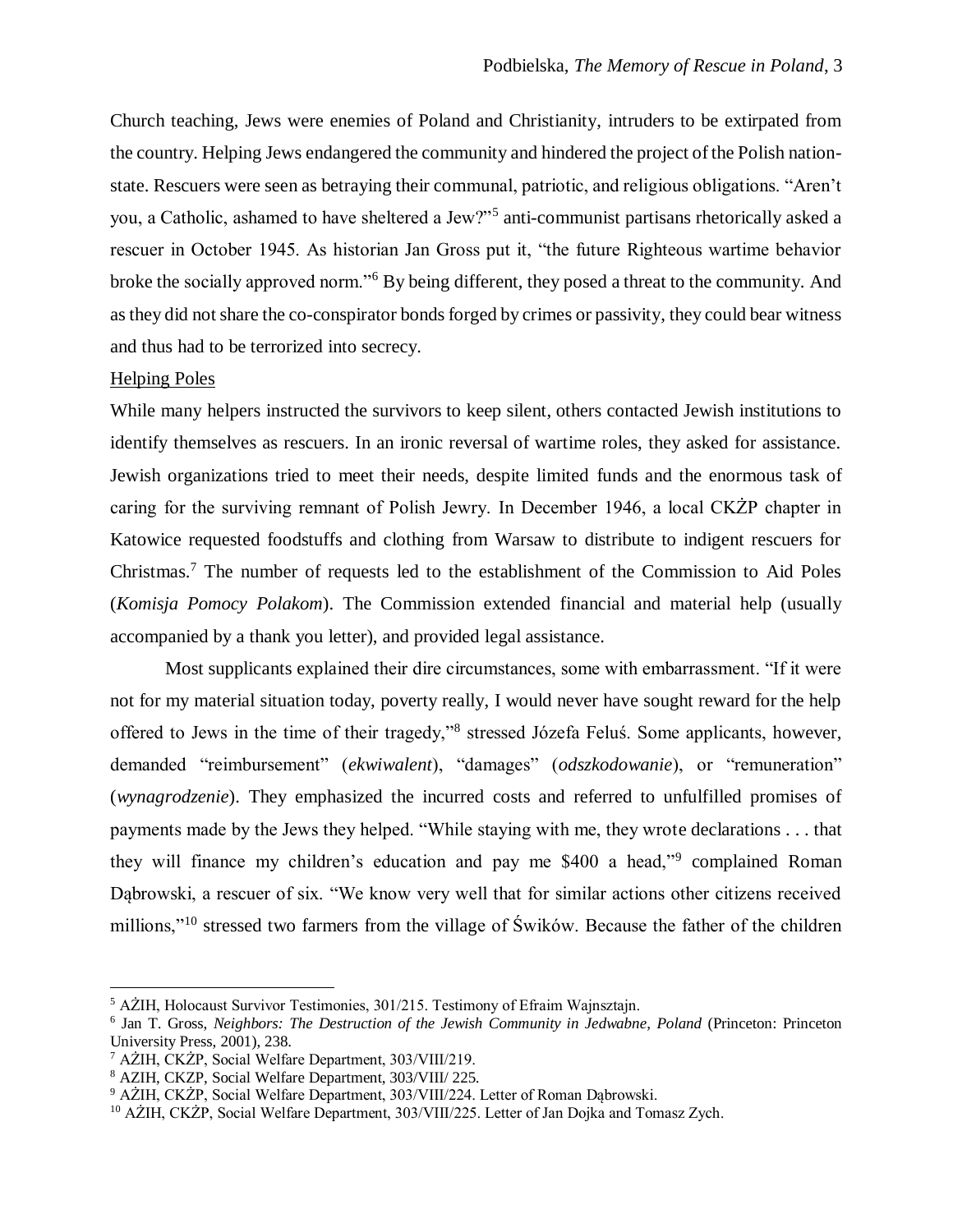they saved was impoverished, they explained, they had agreed to be satisfied with a mere 150,000 złotys for each child. In addition, they asked the Jewish Committee for a contribution to the reconstruction costs of a village school, which had burned down during the occupation (nothing in the letter indicated that it has been burned by the Germans).

"May God fulfill all your and your nation's wishes so you will be able to help others,"<sup>11</sup> wrote Maria Assanowicz, thanking the Central Committee for the help she had received. While some rescuers expressed their gratitude, others felt unsatisfied or even insulted. "The local committee offered me 2,000 złotys as if I were a beggar while I am worth incomparably more,"<sup>12</sup> lamented Walenty Beck. In the internal correspondence, the Committee officials admitted that if indeed Beck had sheltered 18 persons he should receive more. A disgruntled rescuer followed up an apparently heated visit to a committee office with yet another letter. "My Jews (*Żydki*) said thank you, turned around, made gescheft, and went abroad, and I have to work hard," he grumbled. Genowefa Czyżowa lodged a complaint regarding the quality of received assistance. A sewing machine turned out to be old, a coat destroyed by moths, the shoes full of holes, and the amount of money "ridiculous."<sup>13</sup> Moreover, the committee employees treated her like "an annoyance" while taking very good care of her former wards.

Demanding help-seekers proved a frustration. Specious claimants were another. An instruction from the Warsaw headquarters to look into a case of an alleged rescuer (arrested for signing the *Volksliste*) irritated the employees of the Rzeszów committee. Not only, they complained in a passive-aggressive tone, had their regional office received the least quantity of *matzot* for the holidays, but they were "constantly being pestered by different individuals who claim they contributed to rescuing Jews during the occupation."<sup>14</sup>

Still, many rescuers' pleas were supported by survivors' testimonies. Israel Dorembus wrote from Hannover, where he worked for UNRRA, to ask for assistance for Stanislaw Bandurski who had helped his family during the war. "I will thankfully repay whatever is necessary as soon as sending money from here becomes possible,"<sup>15</sup> he assured the Committee. A request for help

 $\overline{a}$ 

<sup>11</sup> AŻIH, CKŻP, Social Welfare Department, 303/VIII/119. Letter of Maria Assanowicz. (Recognized by Yad Vashem in 1982).

<sup>&</sup>lt;sup>12</sup> AŻIH, CKŻP, Social Welfare Department, 303/VIII/221. Letter of Walenty Beck. (Recognized by Yad Vashem in 1983).

<sup>13</sup> AŻIH, CKŻP, Social Welfare Department, 303/VIII/223. Letter of Genowefa Czyżyowa.

<sup>14</sup> AZIH, CKŻP, Legal Department, 303/XVI/106.

<sup>&</sup>lt;sup>15</sup> AZIH, CKZP, Social Welfare Department, 303/VII/221. Letter of Izrael Dorembus.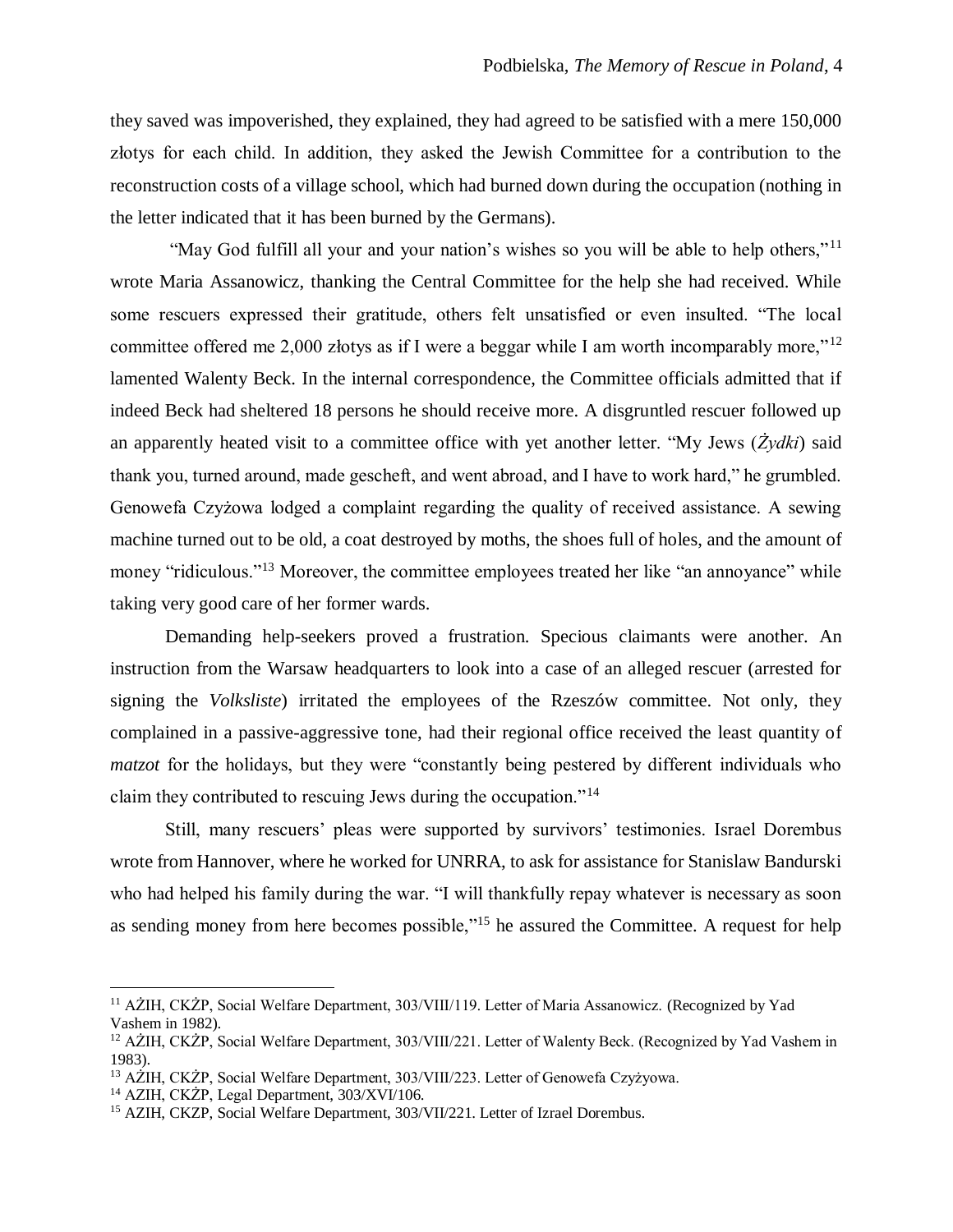from Adela Adamska stated that she had selflessly sheltered Abram Rubel, and he corroborated her story. In his letter, Rubel expressed the utmost gratitude to his "heroic and noble savior" who "through the entire occupation protected me with absolute selflessness and surrounded me with truly motherly and sisterly care, which saved my life."<sup>16</sup> For her actions, he added, she deserved "an exceptional reward." An investigation by a local Jewish committee in Otwock, however, revealed that Adamska's deeds were far from disinterested. For her assistance she had received 3,000 złotys in cash and 7,000 zlotys in material goods each month. Moreover, her situation did not appear as grim as she claimed, since she still lived off her wartime profit. Pressed by the committee's employees, Rubel disclosed that during the war Adamska "tried to bleed him dry" (*ciągła z niego co mogła*). He admitted that he gave in to Adamska's demands for the letter of support only to get rid of her (*na odczepnego*) and recommended that the committee do the same.<sup>17</sup>

#### Fêted in Israel

 $\overline{a}$ 

The early 1960s marked the beginning of rescuer visits to Israel, where - for the first time in their lives - they were hailed as heroes. Because they did not enjoy that status in Poland, the affectionate welcome and attention they received surprised, moved, and overwhelmed them. "I was extremely warmly received, to the extent that I did not have to go through customs.… The ladies waited with flowers and with their families – my grandchildren, as I call them. We all went to the Finkelsteins' for a glass of wine and then it started,"<sup>18</sup> related Feliks Cywiński, a daring rescuer of 26 people. "A banquet in my honor was held in Tel Aviv by the Association of Polish Jews in Israel. There was a rabbi there and such speeches that people wept. I will never forget this,"<sup>19</sup> recounted Franciszek Wincewicz, a peasant who sheltered Jews in his barn and a bunker in the nearby forest. The survivors did not spare any effort to make the trips attractive for their guests. During her twomonth stay, Anna Brazowska planted a tree in Yad Vashem and visited "the Weizmann Institute in Rehovot, an archeological excavation site in Ashkelon, chemical and food processing plants in Erez Kibbutz, a potash plant in Sdom, fruit and vegetable dehydration plant in Bror Hayil Kibbutz, agricultural research center in Gilat, Yad Mordechai and Ein Gedi Kibbutizm, desert areas

<sup>&</sup>lt;sup>16</sup> AŻIH, CKŻP, Social Welfare Department, 303/VIII/220. Letter of Abram Rubel.

<sup>&</sup>lt;sup>17</sup> A brochure, "The Righteous from Otwock," published in 2012 by the Otwock municipality, described the rescue story referring exclusively to the positive image painted by Rubin in his first testimony. <http://www.otwock.pl/gazeta/2012/sprawiedliwi.pdf>

 $18$  YVA, O.3/3004. Testimony of Feliks Cywiński. (Recognized by Yad Vashem in 1966).

<sup>&</sup>lt;sup>19</sup> YVA, O.3/2536. Testimony of Franciszek Winczewicz. (Recognized by Yad Vashem in 1975).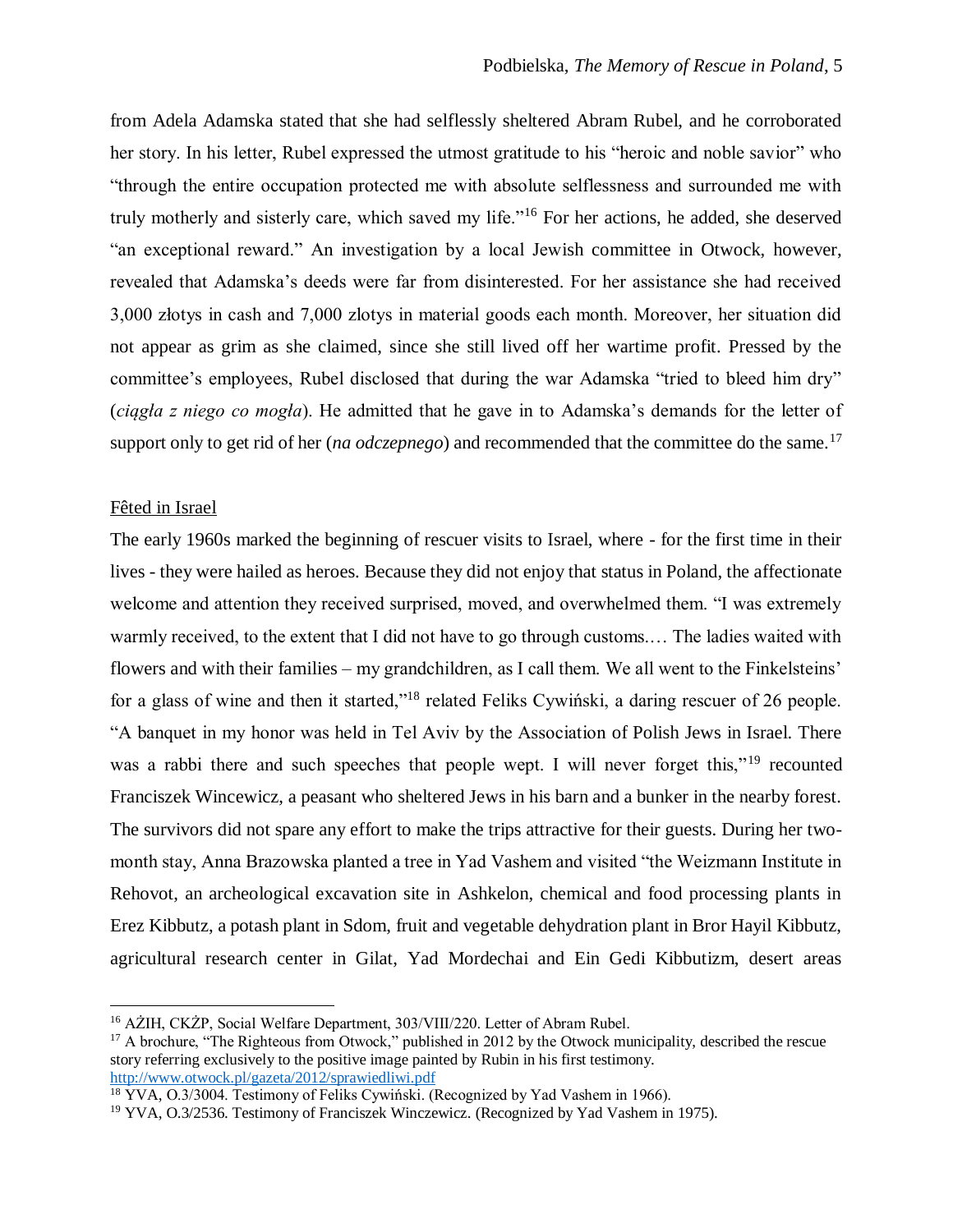inhabited by Bedouins, and the city of Be'er Sheva."<sup>20</sup> While Brazowska enjoyed the grand tour of the socialist *Eretz*, other rescuers, devout Catholics, cherished the opportunity to see the Holy Land. The visitors were clearly impressed with the young state. "It's almost hard to believe that Jews did all of this by themselves. I would not have believed it, if someone had told me," commented Edward Chacia. "They write us from home and ask why we don't write about our impressions of Israel. So I tell them that for my impressions of Israel I would need 100 foolscaps of paper with 200 sheets each,"<sup>21</sup> reported Dimitri Kurowec.

Some rescuers considered contact with people they had saved the best reward. Edward Chacia aided fugitives from the Baranowicze ghetto. In the post-liberation chaos, displacement, and exodus of Jews from Poland, they lost sight of each other. But contacts resumed some years later with a number of the people he helped. They offered Chacia – an impoverished mineworker - a significant sum of money as a token of their gratitude. He turned it down. "After some time I wrote, as if joking – but I was serious – that my life dream is to see them again," related Chacia. The joyful reunion took place in Israel in 1962.

### Where you go, I will go

 $\overline{a}$ 

Most rescuers continued to live in their villages and towns after the war, even if their life-saving actions had rendered them outsiders. But some tied their fate to Jews permanently and postwar antisemitism became a reason for them to leave. Gertruda Babilińska was among the passengers on the "Exodus," the ship that became a symbol of illegal Jewish immigration to Palestine. She would not part from Mikki, a boy she rescued. Committed to raising him as a Jew, she could not envision their future in Poland. "Where Mikki will be, I'll be there too,"<sup>22</sup> she declared. Apolonia Oldak moved to Israel to protect her adopted daughter from the antisemitism of her own husband. After the war, Oldak married a man who did not know the girl's Jewish identity. "Once, a letter from Israel fell into my husband's hands. He did not understand which of us is Jewish, me or Baśka. He started to brawl and yell 'You dirty Jew!' (*Ty Żydówo!*) at me. I did not say anything and did not correct him,"<sup>23</sup> she related. She divorced her husband, gave up her Polish citizenship, and together with "Baśka" moved to Israel. Maria Kielbasa also followed her daughter who, after a

<sup>&</sup>lt;sup>20</sup> YVA, O.3/2540. Testimony of Anna Brazowska. (Recognized by Yad Vashem in 1976).

<sup>21</sup> YVA, O.3/2537. Testimony of Dimitri Kurowec. (Recognized by Yad Vashem in 1964).

<sup>&</sup>lt;sup>22</sup> YVA, O.3/2714. Testimony of Gertruda Babilińska. (Recognized by Yad Vashem in 1963).

<sup>&</sup>lt;sup>23</sup> YVA, O.3/2227. Testimony of Apolonia Oldak. (Recognized by Yad Vashem in 1966).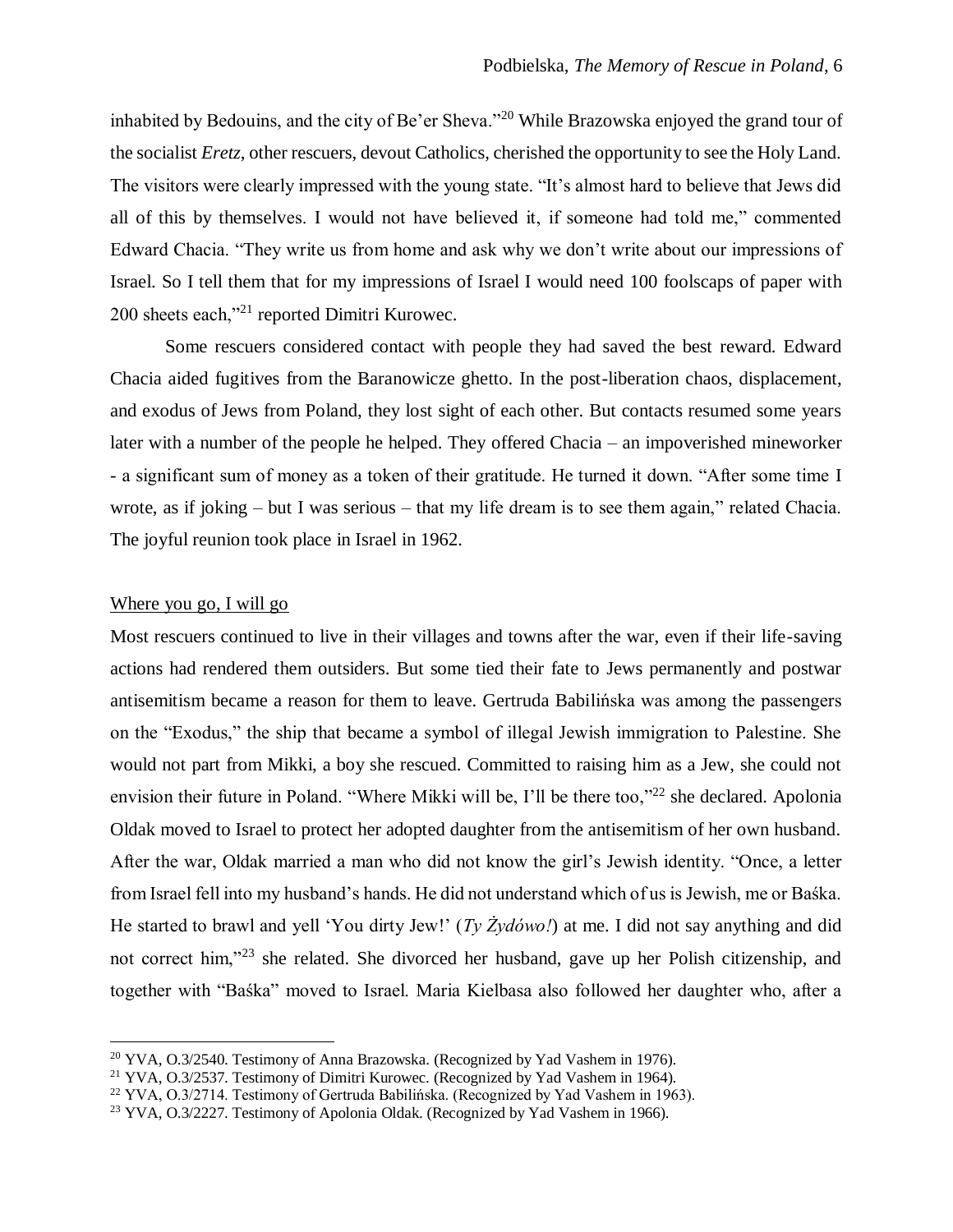series of antisemitic incidents, decided to emigrate. "I understood that I can't make her sacrifice and stay here. If she marries a Catholic, no matter what kind of person he is, when there will be trouble, he will call her 'You Jew!'" she explained. But soon after her daughter's departure, she recounted, "I had very bad dreams.... I dreamt about rabbis... that they are chopping off her head and other terrible dreams. So, what am I doing? I'm selling my business and going to the kibbutz!"<sup>24</sup> Although they were recognized as Righteous early on, these Polish rescuers were not fully embraced by the Israeli society and had a difficult time integrating. Many never learned Hebrew, and felt lonely and isolated. Their wartime actions positioned them between the two communities and rendered them homeless.

In communist Poland, the Holocaust was typically absent from the public discourse. The dominant, ideologically-driven narrative of the war backgrounded the particular suffering Jews endured. With Jews written out of national memory, there should have been no place for their helpers either. Yet, the topic of aid has been part and parcel of Polish reckoning with antisemitism past and present.

Most recently, a surge of interest in help followed the publication of Jan Gross's *Neighbors* (2000) and coalesced into a defensive reaction to revelations about Polish complicity in the Holocaust. In rescue, state officials found an ideologically appropriate, nationally celebratory, and globally exportable story. Still, in the early 2000's the preoccupation with help coexisted with selfcritical revisions in historical consciousness. With the onslaught of right-wing populism, however, the spotlight on rescue turned into a backlash that increasingly amounts to historical negationism. The current government's historical policy (*polityka historyczna*) invokes "the Righteous" to foster nationalist pride and suppress discussion of Polish crimes. The key aspect of the rescuers' legacy a universal message of solidarity with all "others" - remains unacknowledged in the present xenophobic climate.

### **PROJECT NARRATIVE**

The two initial chapters explore pivotal moments that shaped the popular narrative about help. I trace the discursive strategies that color it today back to **the wartime**. As the Holocaust unfolded, the Polish clandestine press for the most part refrained from direct appeals for help to the Jews. Instead, it soothed its readers with claims about all of society's compassionate and generous

 $\overline{a}$ 

<sup>24</sup> YVA, O.3/2978. Testimony of Maria Dyrdał-Kielbasa. (Recognized by Yad Vashem in 1966).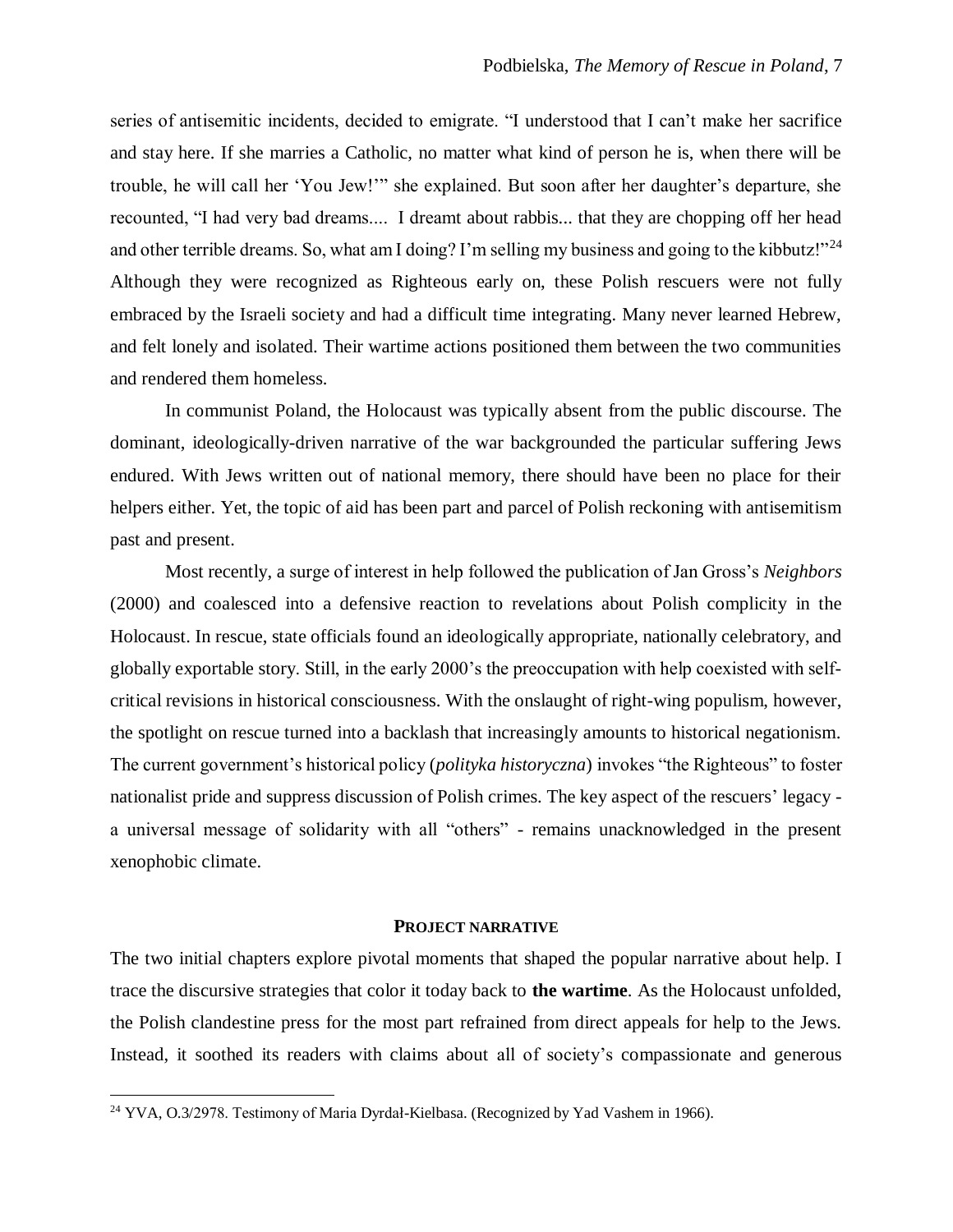attitude. I juxtapose these accounts with the diaries of helpers, who emphasize the majority's indifference, if not hostility, toward Jewish fugitives. The condition of the ethnically defined Polish national community – its honor, moral purity, and image on the international scene - emerged as a primary concern in relation to the Jewish tragedy. Already during the war, rescuers came to serve as proof of all Poles' heroism and innocence, while any discussion of Polish antisemitism was treated as evidence of "Jewish ingratitude."

The redemptive function assigned to rescuers proved indispensable **after the war**. I examine the references to help in reactions to postwar violence against Jews, and in the official narrative of wartime victimhood and bravery, which served to provide nationalist legitimization of the communist rule. I pay special attention to March 1968 when, ironically, the state-initiated antisemitic campaign brought the subject of rescue to the fore. Finally, I explore the attention given to rescuers in the nation-wide debate prompted by Jan Tomasz Gross's *Neighbors* (2000).

As I trace the topic of rescue in Polish public discourse, I probe the social history of **relationships forged through aid**. Some rescuers tied their fate to Jews permanently by marrying people they helped or adopting children they fostered. To shelter their families from antisemitism, many of them emigrated from Poland and settled in Israel or other countries. Some people separated by postwar circumstances tried to stay in touch, exchanging letters, photographs, and parcels. The early 1960s marked the first reunions, with rescuers' visits to Israel where they were recognized by Yad Vashem. There - for the first time in their lives - they were hailed as heroes, a status they did not enjoy in Poland. Postwar antisemitism in Poland frequently brought back memories of the war and prompted some rescuers to offer their assistance to their Jewish friends once again. In the late 1980s, memories elicited by testimony recording and the onset of heritage trips to Poland brought about a new wave of reconnecting, with participation of the second and third generation.

Mapping **the present-day landscape of memory of rescue** in Poland, I consider several case studies. Through the figure of **Irena Sendler**, I address the de-politicized and gendered representations of rescue. A gifted organizer who masterminded daring rescue schemes and managed a well-developed network of people, Sendler is portrayed as a caretaker and a surrogate mother. The collaborative character of her work – the majority of liaison officers were women, some of them Jewish – is ignored. In the collective imagination, Sendler single-handedly led children out of the ghetto. Her political affiliation with socialism, life-long commitment to social justice, and close personal relationships with Jews, are elided in favor of the sweet-old-lady-with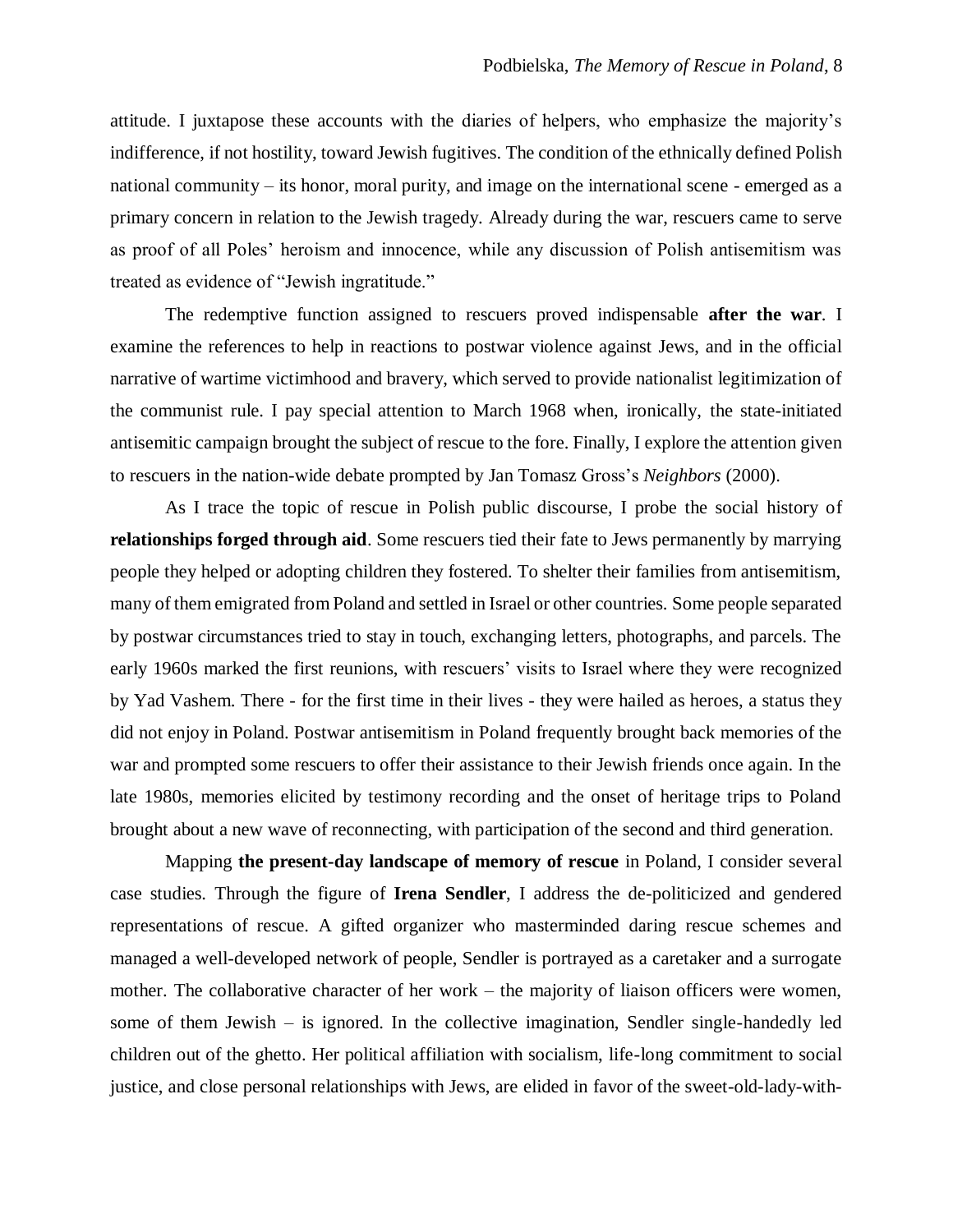a-heart-of-gold image. The case of Sendler who, as the tagline goes, "saved twice as many people as Schindler," illustrates the fixation on numbers and competition with other nations in Polish discourse on rescue, apparent in commentary surrounding her candidacy for the Nobel Peace Prize in 2007.

I also examine **Jan Karski**, an envoy from occupied Poland to the Western allies, as a projected symbol of Polish reactions to the Holocaust. Scrutinizing representations of Karski as "a man who tried to stop the Holocaust," I show how the tragic figure of a powerless witness in Lanzmann's *Shoah* evolved into a Bond-like superhero. Embodied by its emissary, the Polish nation proves to be morally superior to the indifferent world, including American Jews, yet today stands unfairly accused of antisemitism, even participation in the Holocaust. This narrative glosses over Polish anti-Jewish attitudes, insightfully described by Karski as a "narrow bridge" on which Poles and German occupants met, and his denunciations of post-war antisemitism in Poland.

The cases of Sendler and Karski exemplify failed bottom-up attempts to commemorate rescuers as role models of civic engagement and human rights champion. Both were eventually coopted into a nationalist narrative of heroic victimhood, most fully realized in state-sponsored memorialization of **the Ulma Family.** The example of this peasant couple, murdered by Germans, together with their small children and the Jews they harbored, showcases the politicization of rescue and institutionalization of its memory. I show how the narrative of rescue, framed as Christian martyrdom, imbues the death of Poles with symbolic significance denied to Jews, and establishes Poles as victims of the highest order. It perpetuates the common stereotype of Poles actively defying the Nazis and dying for a cause. The Jews, on the other hand, are seen as passive victims, devoid of agency, merely a prop in a story of Polish heroism. This narrative mold reinforces national identity boundaries, clearly separating Polish "landlords" from their Jewish "guests," who remain the ultimate other.

Finally, the ongoing **dispute over the planned two memorials to "the Righteous" in Warsaw** illustrates the current impasse between dueling self-critical and self-congratulatory narratives of the past. Unpacking both arguments, I examine the dilemma between denying rescuers proper recognition and the risk that their commemoration will encroach on the memory of victims or serve to justify the unrighteous behavior of the majority.

#### **RESEARCH QUESTIONS**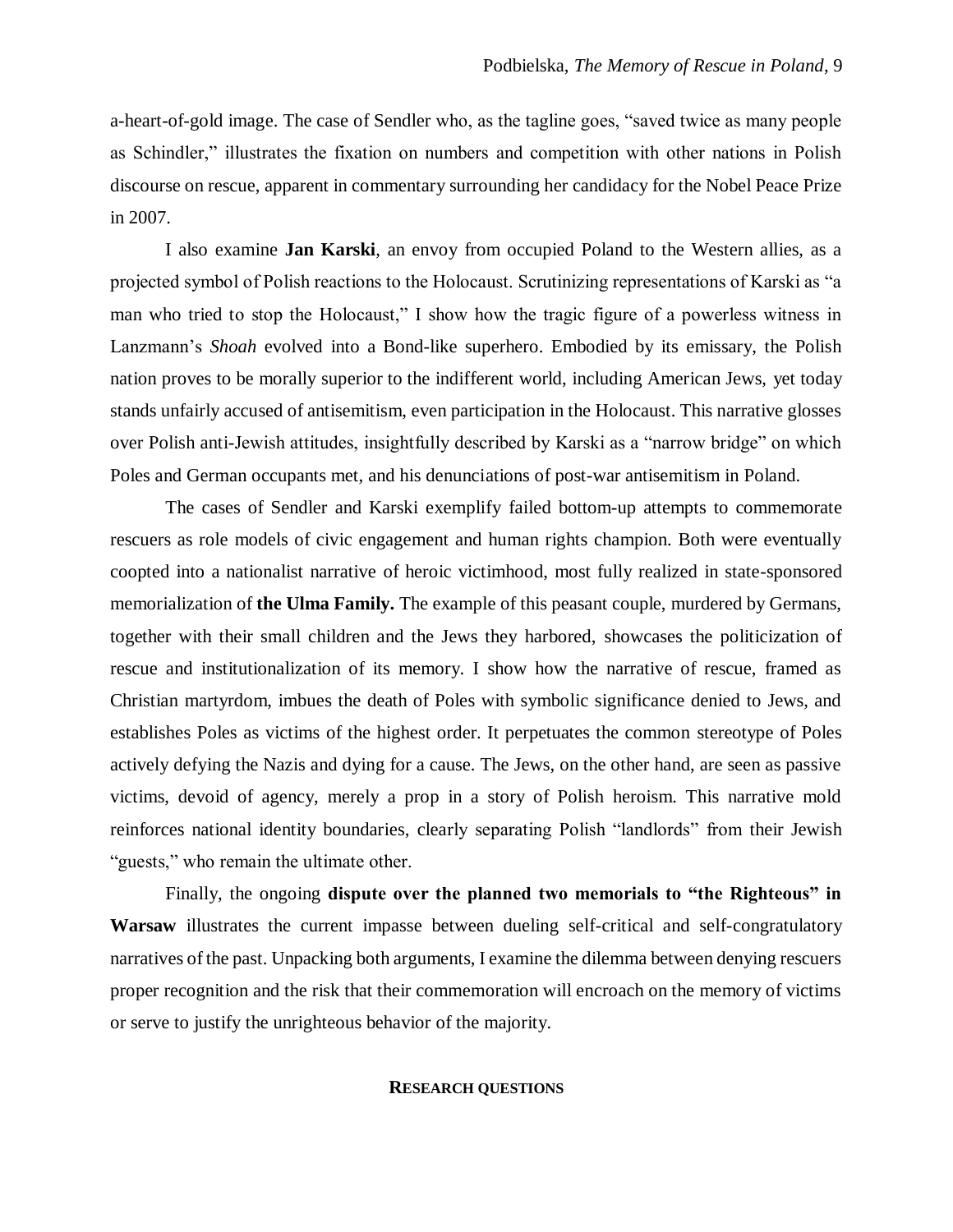The role of the rescuer figure in discussions of Polish-Jewish relations is central to *The Memory of Rescue in Poland*. Thus, my project addresses issues of memory politics, national belonging, ethics, and language.

I seek to uncover the emergence of the popular myth of universal and altruistic assistance to Jews in Poland. Who were the primary contributors to this story, if, as my research suggests, it was neither rescuers nor survivors? What political and social needs did it serve? I will lay bare how, in order to meet those needs, complex and messy stories were sanitized. Focusing on generalizations and concealment within memory discourse, I scrutinize which aspects of help are foregrounded. How are ambiguous stories (such as paid help and lack of community solidarity with rescuers) represented? Which stories are barely told at all? (Cases of physical and emotional abuse of rescued by rescuers are but one example.) The visibility of particular rescuers raises the question of what made them so attractive that they became flagship models of Polish help. What role does gender play? Are rescuers represented as nurturing, motherly, "female" figures or "male" war heroes? And how does rescue fit into the narrative of Polish resistance, focused as that is primarily on armed struggle?

A core question is whether narratives about help challenge the traditional Polish discourse of innocent victimhood and universal resistance or, on the contrary, strengthen it. My research indicates that highlighting rescue contributed to a dichotomous vision of history, "murderers *or* rescuers," and thus prevented a more complex understanding of the Polish-Jewish past. This simplified story lent itself to instrumentalization, both in memory politics and foreign policy. My project will elucidate how the rescuer myth was used to impress the Western world and facilitate Polish-Jewish reconciliation.

As the vast majority of Polish rescuers helped Polish Jews, representations of rescue raise the question of the place assigned to Jews in the Polish national community. Are they depicted as fellow citizens in danger, or as ultimate others marked by their distinct fate? Consequently, is aid to Jews understood as an intrinsic strand of Polish resistance or as a separate endeavor? I seek to examine whether memory of rescue promotes civic understanding of national belonging or reinforces divisions along ethnic and religious lines. Indeed, how does the narrative of Polish "hosts" who opened their homes to Jewish "fugitives" position Polish Jews? Do the stories of rescue reproduce (voluntarily or involuntarily) antisemitic stereotypes of Jews as essential strangers, to whom Poles choose to extend hospitality?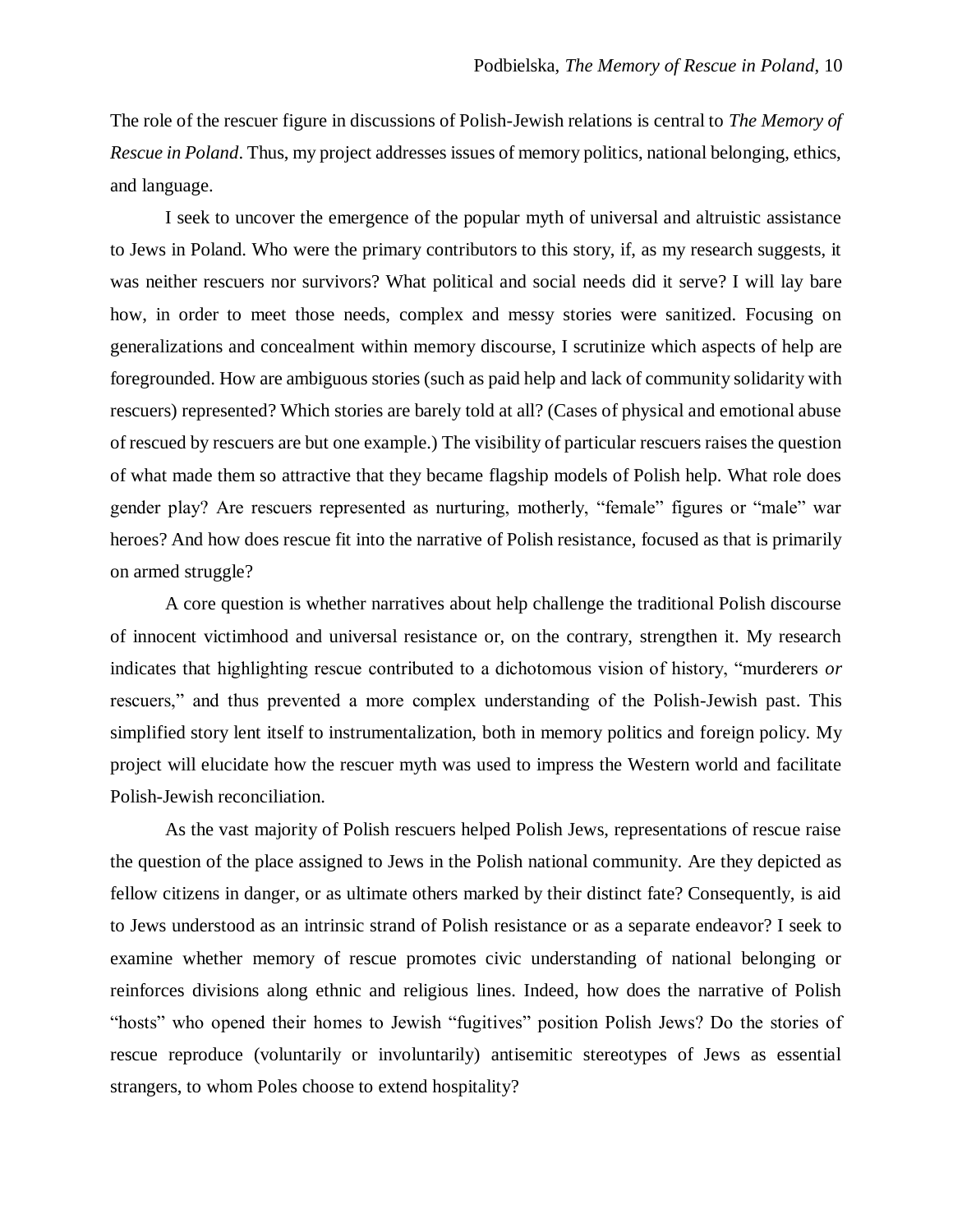This power dynamic leads to the question of agency. I will explore whether narratives of rescue recognize Jews' initiative and perseverance in the struggle for survival or represent them as passive recipients of help. Is Jewish self-help part of the story? For example, is the Council for Aid to Jews "Żegota" represented as a case of Polish-Jewish cooperation or as a Polish effort on behalf of the Jews? Moreover, how does the narration of rescue as an act of Christian martyrdom position Jews? Are Jews subjects or merely objects in the Polish narrative of rescue? Does the prolific commemoration of rescuers complement or overshadow remembrance of the victims?

By examining which motivations for rescue (religion, empathy, patriotic duty, personal relations) are highlighted by whom, I will lay bare how the act of rescue is understood. Does rescue constitute a case of unprecedented heroism that no one has the right to demand from others, or simple decency that can and should be expected from anyone? Where is rescue situated between the traditionally dominant Christian moral code and the discourse of civic, secular virtues?

Language structures memory and permeates all the themes I explore. Some designations emerge from the past while others are imposed post factum. The unscripted memory of survivors, rescuers, and bystanders, as it emerges in postwar testimonies, trial documents, and oral history interviews, preserves a trace of wartime vernacular and contrasts sharply with the highly ritualized heroic discourse today. The specific words chosen to describe rescue activities indicate meaning and judgement, assign motivations and identity, distribute power and agency, and address gender relations. For example, although "rescue," "help," "aid," and "assistance" might be used interchangeably – as I have done throughout this proposal – there are significant semantic differences between them. And there are even greater differences between the implied omnipotence of "rescuer," relatively unassuming "helper," romanticized "righteous," and somehow objectifying "rescued."

#### **METHODOLOGY AND SOURCES**

In my interdisciplinary approach, I utilize tools of social and cultural history, anthropology, and literary studies. Pertinent primary sources abound, as demonstrated in my archival research and fieldwork, primarily in Poland, Israel, and the United States. To reconstruct the first-hand narrative of rescue, I utilize testimonies, diaries, and memoirs of Jews and their Polish helpers, juxtaposed with accounts of witnesses and defendants in postwar trials. I trace the postwar relationships between helpers and survivors through private correspondence, photographs, keepsakes, charity organizations records, documents pertaining to official recognition, and